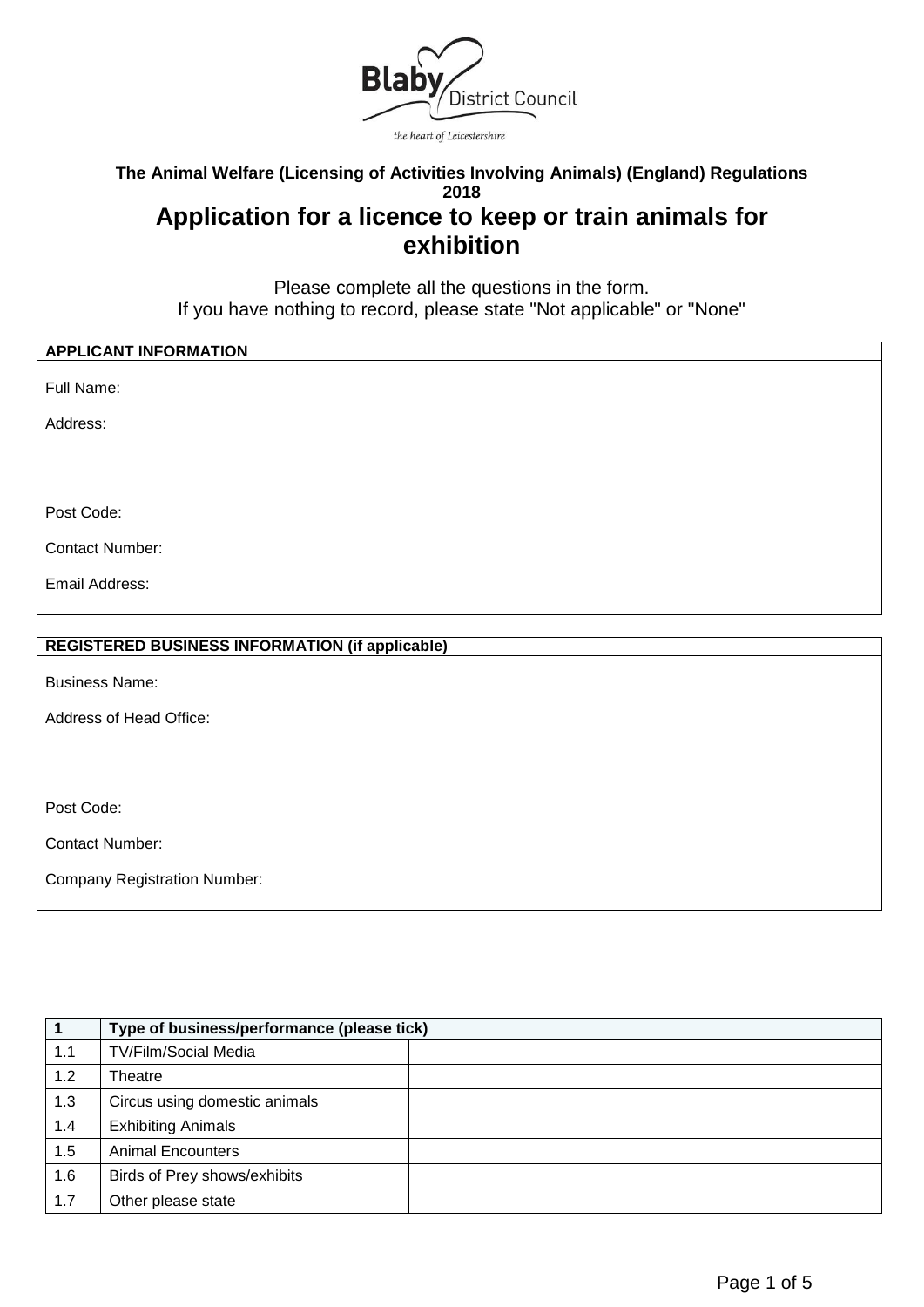| 2a             | <b>Application Details</b>                                                                            |     |     |                    |
|----------------|-------------------------------------------------------------------------------------------------------|-----|-----|--------------------|
| 2.1            | Have you been registered/licenced before                                                              | Yes | No. | If no, go to $2.3$ |
| 2.2            | Local Authority where registered/licenced                                                             |     |     |                    |
| 2.3            | Give details of registration eg type and<br>numbers of animals, type of performance<br>or exhibition. |     |     |                    |
| 2 <sub>b</sub> | Further information about the applicant                                                               |     |     |                    |
| 2.3            | Stage name (if any)                                                                                   |     |     |                    |
| 2.4            | <b>Nationality</b>                                                                                    |     |     |                    |
| $2.5\,$        | Date of birth                                                                                         |     |     |                    |

| -3  | Animals to be trained         |  |
|-----|-------------------------------|--|
| 3.1 | Name of premises/trading name |  |
| 3.2 | Address of premises           |  |
| 3.3 | Telephone number of premises  |  |
| 3.4 | Email address                 |  |

| 4a             | Kinds of animal to be trained and the number of each kind   |        |                                                                                                                   |  |  |
|----------------|-------------------------------------------------------------|--------|-------------------------------------------------------------------------------------------------------------------|--|--|
| 4.1            | Kind of animal                                              |        |                                                                                                                   |  |  |
| 4.2            | Number                                                      |        |                                                                                                                   |  |  |
| 4.3            | Add another kind of Animal?                                 | Yes/No | If no, go to 5.1                                                                                                  |  |  |
| 4 <sub>b</sub> | Kinds of animal to be trained and the number of each kind 2 |        |                                                                                                                   |  |  |
| 4.4            | Kind of animal                                              |        |                                                                                                                   |  |  |
| 4.5            | Number                                                      |        |                                                                                                                   |  |  |
| 4.6            | Add another kind of Animal?                                 | Yes/No | If no, go to 5.1                                                                                                  |  |  |
| 4 <sub>c</sub> | Kinds of animal to be trained and the number of each kind 3 |        |                                                                                                                   |  |  |
| 4.7            | Kind of animal                                              |        |                                                                                                                   |  |  |
| 4.8            | Number                                                      |        |                                                                                                                   |  |  |
| 4.9            | each.                                                       |        | If you intend to train further kinds of animals please attach a separate list of these animals and the numbers of |  |  |

| 5a             | Kinds of animal to be exhibited/Encounter and the number of each kind   |        |                                                                                                                  |  |  |
|----------------|-------------------------------------------------------------------------|--------|------------------------------------------------------------------------------------------------------------------|--|--|
| 5.1            | Kind of animal                                                          |        |                                                                                                                  |  |  |
| 5.2            | Number                                                                  |        |                                                                                                                  |  |  |
| 5.3            | Add another kind of Animal?                                             | Yes/No | If no, go to 6.1                                                                                                 |  |  |
| 5 <sub>b</sub> | Kinds of animal to be exhibited/Encounter and the number of each kind 2 |        |                                                                                                                  |  |  |
| 5.4            | Kind of animal                                                          |        |                                                                                                                  |  |  |
| 5.5.           | <b>Number</b>                                                           |        |                                                                                                                  |  |  |
| 5.6            | Add another kind of Animal?                                             | Yes/No | If no, go to 6.1                                                                                                 |  |  |
| 5c             | Kinds of animal to be exhibited/Encounter and the number of each kind 3 |        |                                                                                                                  |  |  |
| 5.7            | Kind of animal                                                          |        |                                                                                                                  |  |  |
| 5.8.           | <b>Number</b>                                                           |        |                                                                                                                  |  |  |
| 5.9            | of each.                                                                |        | If you intend to exhibit further kinds of animals please attach a separate list of these animals and the numbers |  |  |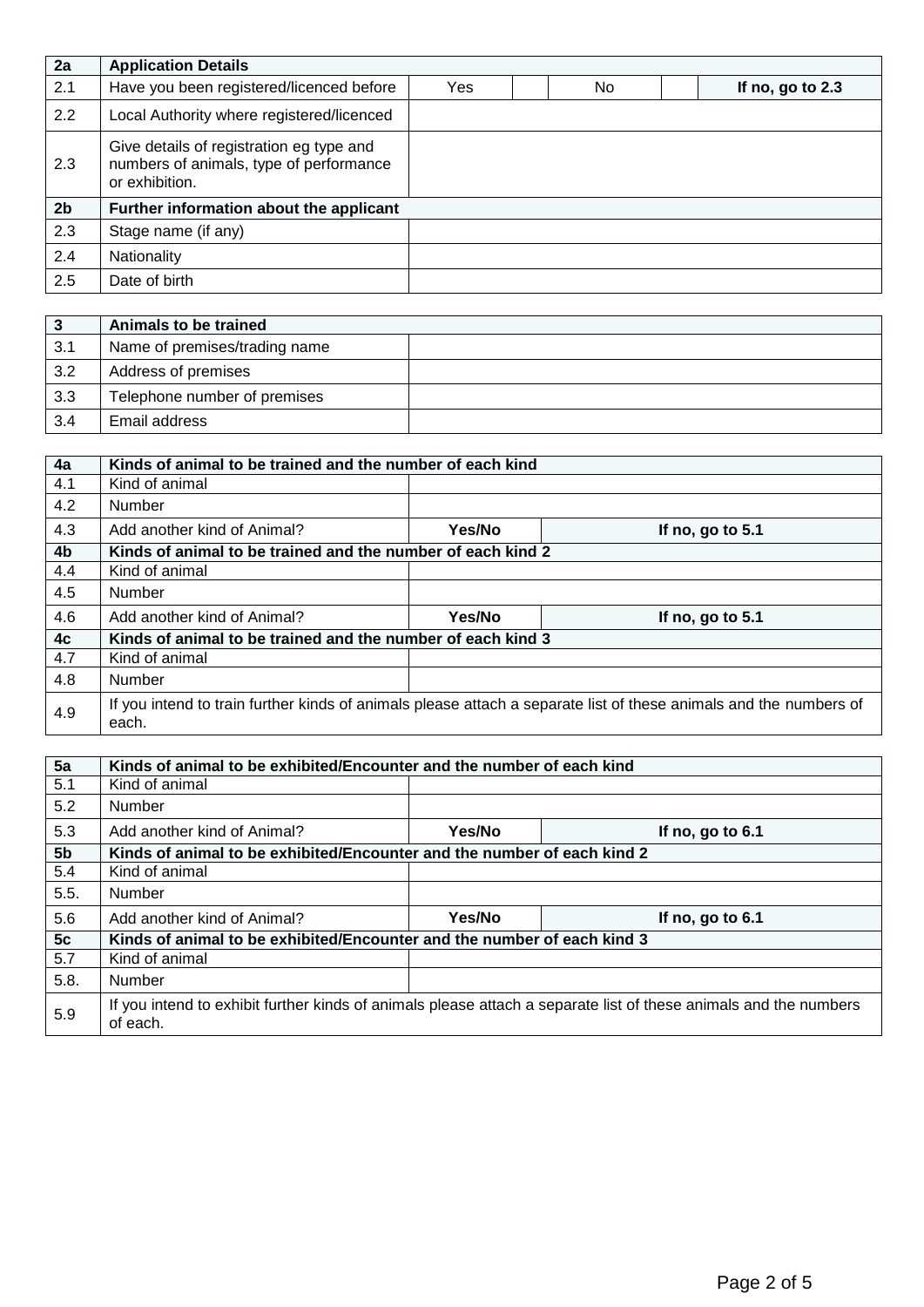| 6    | <b>Proposed Performance or Encounter</b>                                                                                                                                                                                                                                                                                                                                                                                                                               |  |
|------|------------------------------------------------------------------------------------------------------------------------------------------------------------------------------------------------------------------------------------------------------------------------------------------------------------------------------------------------------------------------------------------------------------------------------------------------------------------------|--|
| 6.1  | Describe the nature of the performance<br>(s) in which the animals will be exhibited<br>or for which they are to be trained,<br>mentioning any apparatus which is used<br>for the purpose of the performance. The<br>description must be sufficient to give a<br>general idea of what is done by the<br>animals taking part.in the performance.<br>If it is an animal encounter please give<br>details of what type of encounter and<br>where these are to take place. |  |
| 6.2. | Approximate duration of the performance<br>(s)                                                                                                                                                                                                                                                                                                                                                                                                                         |  |
| 6.3  | Number of times the performance will be<br>given in one day.                                                                                                                                                                                                                                                                                                                                                                                                           |  |
| 6.4  | How will the animals be transported                                                                                                                                                                                                                                                                                                                                                                                                                                    |  |
| 6.5  | Where are the animals to be kept when<br>not performing or being exhibited.                                                                                                                                                                                                                                                                                                                                                                                            |  |

|     | <b>Veterinary surgeon</b>        |  |
|-----|----------------------------------|--|
| 7.1 | Name of usual veterinary surgeon |  |
| 7.2 | Company name                     |  |
| 7.3 | Address                          |  |
| 7.4 | Telephone number                 |  |
| 7.5 | Email address                    |  |

| 8a   | <b>Emergency key holder</b>          |          |                  |
|------|--------------------------------------|----------|------------------|
| 8.1  | Do you have an emergency key holder? | Yes / No | If no, go to 9.1 |
| 8.2  | Name                                 |          |                  |
| 8.3  | Position/job title                   |          |                  |
| 8.4  | Address                              |          |                  |
| 8.5  | Daytime telephone number             |          |                  |
| 8.6  | Evening/other telephone number       |          |                  |
| 8.7  | Email address                        |          |                  |
|      |                                      |          |                  |
| 8.8  | Add another person?                  | Yes / No | If no, go to 9.1 |
| 8b   | <b>Emergency key holder 2</b>        |          |                  |
| 8.9  | Name                                 |          |                  |
| 8.10 | Position/job title                   |          |                  |
| 8.11 | Address                              |          |                  |
| 8.12 | Daytime telephone number             |          |                  |
| 8.13 | Evening/other telephone number       |          |                  |

| $\boldsymbol{9}$ | <b>Public liability insurance</b>       |          |                  |
|------------------|-----------------------------------------|----------|------------------|
| 9.1              | Do you have public liability insurance? | Yes / No | If no, go to 9.7 |
| 9.2              | Please provide details of the policy    |          |                  |
| 9.3              | Insurance company                       |          |                  |
| 9.4              | Policy number                           |          |                  |
| 9.4              | Period of cover                         |          |                  |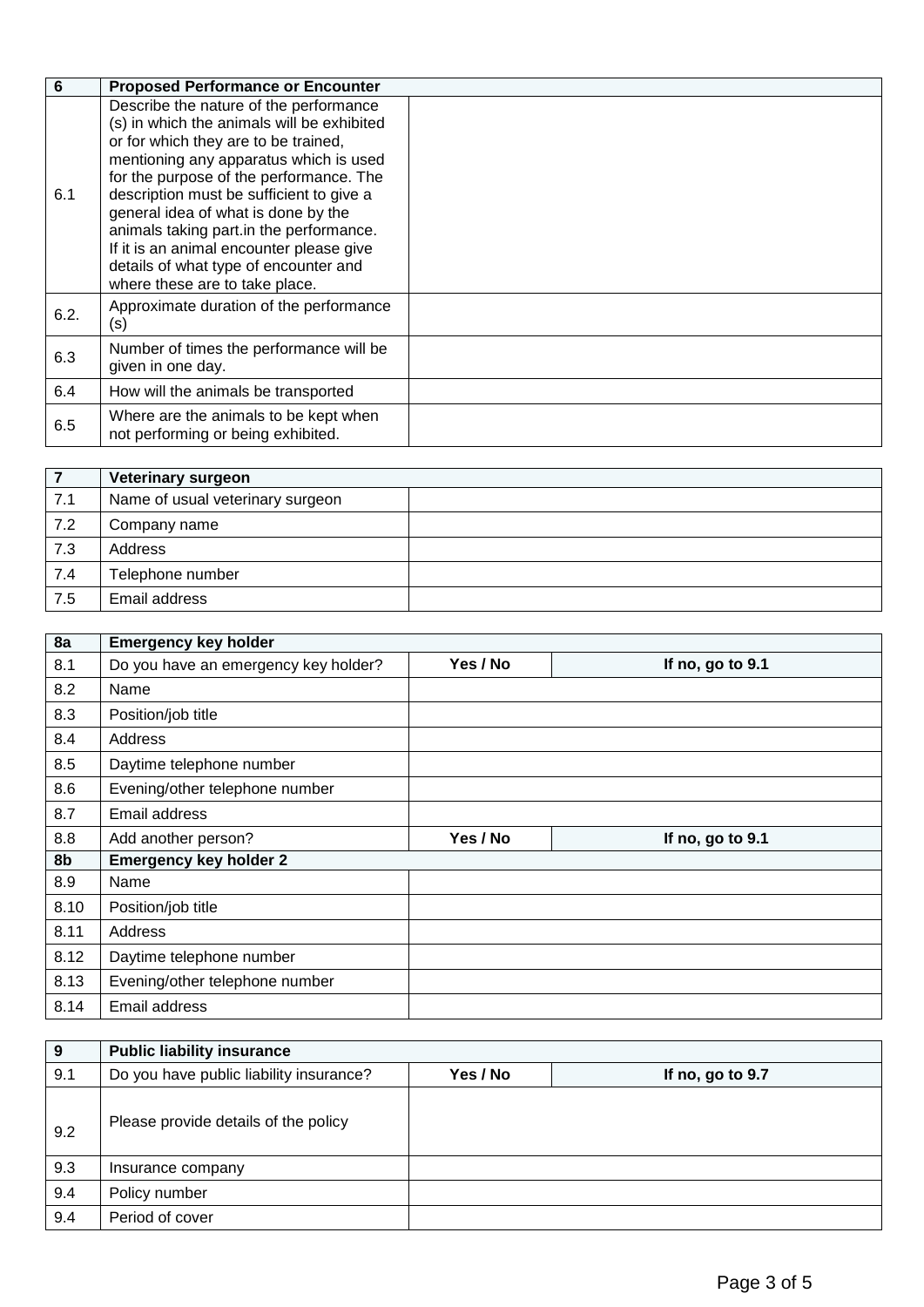| 9.6 | Amount of cover $(E)$                                              |  |
|-----|--------------------------------------------------------------------|--|
| 9.7 | Please state what steps you are taking to<br>obtain such insurance |  |

| 10   | <b>Disqualifications and convictions</b>                                                                                                                           |          |  |  |
|------|--------------------------------------------------------------------------------------------------------------------------------------------------------------------|----------|--|--|
|      | Has the applicant, or any person who will have control or management of the establishment, ever been<br>disqualified from:                                         |          |  |  |
| 10.1 | Keeping a pet shop?                                                                                                                                                | Yes/No   |  |  |
| 10.2 | Keeping a dog?                                                                                                                                                     | Yes/No   |  |  |
| 10.3 | Keeping an animal boarding establishment?                                                                                                                          | Yes/No   |  |  |
| 10.4 | Keeping a riding establishment?                                                                                                                                    | Yes/No   |  |  |
| 10.5 | Having custody of animals?                                                                                                                                         | Yes/No   |  |  |
| 10.6 | Has the applicant, or any person who will have control or<br>management of the establishment, been convicted of any<br>offences under the Animal Welfare Act 2006? | Yes/No   |  |  |
| 10.7 | Has the applicant, or any person who will have control or<br>management of the establishment, ever had a licence<br>refused, revoked or cancelled?                 | Yes / No |  |  |
| 10.8 | If yes to any of these questions,<br>please provide details,                                                                                                       |          |  |  |

| 11   | <b>Additional details</b>                                                                             |  |
|------|-------------------------------------------------------------------------------------------------------|--|
|      | Please check local guidance notes and conditions for any additional information which may be required |  |
| 11.1 | Additional information which is<br>required or may be relevant to<br>the application                  |  |

## **GENERAL INFORMATION (please read in full)**:

Renewal of the licence should be applied for in good time (at least 2 months prior to expiry of your current licence). Failure to renew in advance as suggested may lead to the delay of your application and will affect your ability to operate as a licensed proprietor of Performing Animals until your application is determined.